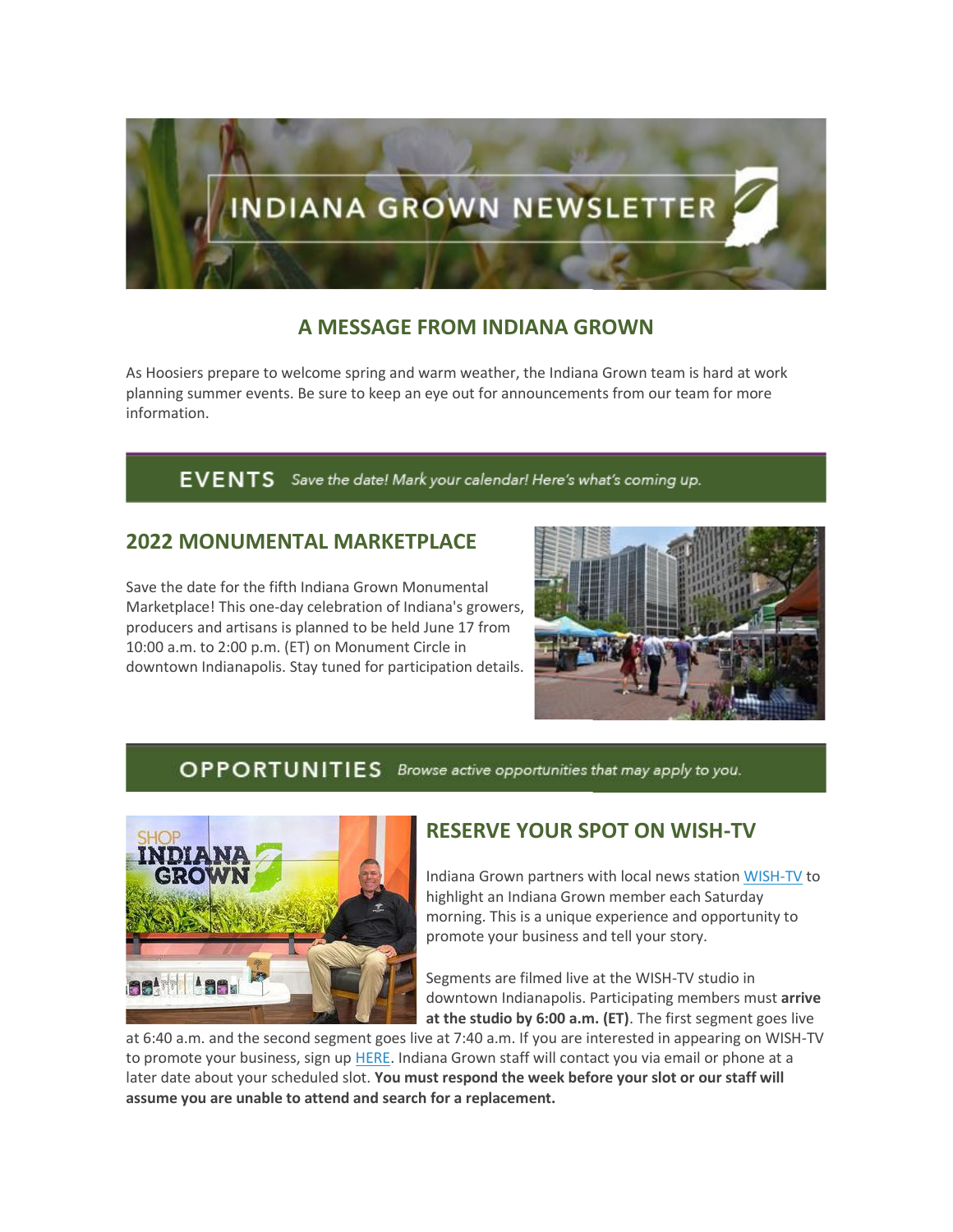# **YOU'RE INVITED TO FARM TO FORK FRIDAY**

Purdue Ag Week Task Force wants your participation in its first ever Farm to Fork Friday! The event will be held Friday, April 8 from 11:00 a.m. to 2:00 p.m. (ET) as a part of the annual Ag Week events on campus. The team is seeking Indiana producers to host a booth, help educate students on Indiana agriculture and pass out information or samples! Over a thousand Purdue students are expected to pass through the event. If you're interested in participating, please reach out to Caroline Edmondson at [edmondc@purdue.edu](mailto:edmondc@purdue.edu) for more information.

#### **MEMBER RESOURCES** Review frequently requested information.

## **MEMBER SPOTLIGHTS**

[Sign up here](https://lnks.gd/l/eyJhbGciOiJIUzI1NiJ9.eyJidWxsZXRpbl9saW5rX2lkIjoxMDIsInVyaSI6ImJwMjpjbGljayIsImJ1bGxldGluX2lkIjoiMjAyMjAzMTAuNTQ3MjI5MzEiLCJ1cmwiOiJodHRwczovL2RvY3MuZ29vZ2xlLmNvbS9mb3Jtcy9kL2UvMUZBSXBRTFNmOS1QR3k5bGszUkdicG9QdGFnZG5ocG45dUtNYUdhUXBNT3Zjako3SGUtX2t6d1Evdmlld2Zvcm0_dXNwPXNmX2xpbmsifQ.e87VpwV5hdhJNxE4qhHm6p-Qvs9KXNo-BNZepEdg_5I/s/670599506/br/127931644336-l) to be featured on the Indiana Grown social media channels and website! The information you provide will be used to create social media captions as well as a blog post, so be sure to give us plenty to work with. This is a great way for consumers, other Indiana Grown members and our team get to know your business better.



Pictured: [Given Chances Farm,](https://lnks.gd/l/eyJhbGciOiJIUzI1NiJ9.eyJidWxsZXRpbl9saW5rX2lkIjoxMDMsInVyaSI6ImJwMjpjbGljayIsImJ1bGxldGluX2lkIjoiMjAyMjAzMTAuNTQ3MjI5MzEiLCJ1cmwiOiJodHRwczovL2dpdmVuY2hhbmNlc2Zhcm1sbGMuY29tLyJ9.kjbImKOR9inWOOn5rVfPX8DrMoeP9lSm_TJn63Z6eg4/s/670599506/br/127931644336-l) featured Feb. 4, 2021



# **MARKETING MATERIALS**

Display our logo proudly on your products, vendor booth or storefront! This free benefit of membership with Indiana Grown helps consumers easily identify products that are packaged, grown, raised or processed in Indiana. If you need the updated logo or other marketing materials, please complete [this form](https://lnks.gd/l/eyJhbGciOiJIUzI1NiJ9.eyJidWxsZXRpbl9saW5rX2lkIjoxMDQsInVyaSI6ImJwMjpjbGljayIsImJ1bGxldGluX2lkIjoiMjAyMjAzMTAuNTQ3MjI5MzEiLCJ1cmwiOiJodHRwczovL2RvY3MuZ29vZ2xlLmNvbS9mb3Jtcy9kL2UvMUZBSXBRTFNmN01BNjdVLWlWY3p4ZkxDMnhZbUhOVHk1RzljT3FYZnZMSE1SZ081SUJkd0EyS1Evdmlld2Zvcm0ifQ.0JCy8m8CHvZ8cWdWjP2GjHfHVMPThDqMxlHQPYyB5sY/s/670599506/br/127931644336-l) to submit a request. Note: there are limited quantities of some materials.

# **SHOP INDIANA GROWN ONLINE MARKETPLACE**

Have you registered as a vendor on Shop Indiana Grown? This **FREE** online marketplace is offered to all qualifying Indiana Grown members. Visi[t shopindianagrown.org](https://lnks.gd/l/eyJhbGciOiJIUzI1NiJ9.eyJidWxsZXRpbl9saW5rX2lkIjoxMDUsInVyaSI6ImJwMjpjbGljayIsImJ1bGxldGluX2lkIjoiMjAyMjAzMTAuNTQ3MjI5MzEiLCJ1cmwiOiJodHRwczovL3Byb3RlY3QyLmZpcmVleWUuY29tL3YxL3VybD9rPTExZTk0NmFlLTRlNzI3ZmU1LTExZWQwZmFlLTg2N2M2YjA3MWM2Zi00MmFlOGU2ZmIyODYzNTkyJnE9MSZlPTM4Y2VmOGYyLWYyZGYtNGM2Ni04YzU2LWE2YmQ3ODQwMDdhYyZ1PWh0dHAlM0ElMkYlMkZ3d3cuc2hvcGluZGlhbmFncm93bi5vcmclMkYifQ.1DRZwa4eANS8yjrHtGuyvWH78zQ_oL7eEne2geHflJo/s/670599506/br/127931644336-l) and click ["Become a Vendor"](https://lnks.gd/l/eyJhbGciOiJIUzI1NiJ9.eyJidWxsZXRpbl9saW5rX2lkIjoxMDYsInVyaSI6ImJwMjpjbGljayIsImJ1bGxldGluX2lkIjoiMjAyMjAzMTAuNTQ3MjI5MzEiLCJ1cmwiOiJodHRwczovL3Nob3BpbmRpYW5hZ3Jvd24ub3JnL2JlY29tZS1hLXZlbmRvci8ifQ.AFoNz7yhbKVvpBb0fIitjMsXY6VL2n8cLYtdKhpUjYg/s/670599506/br/127931644336-l) to begin the application process. A member of the Indiana Grown staff will review your submission before you may continue.